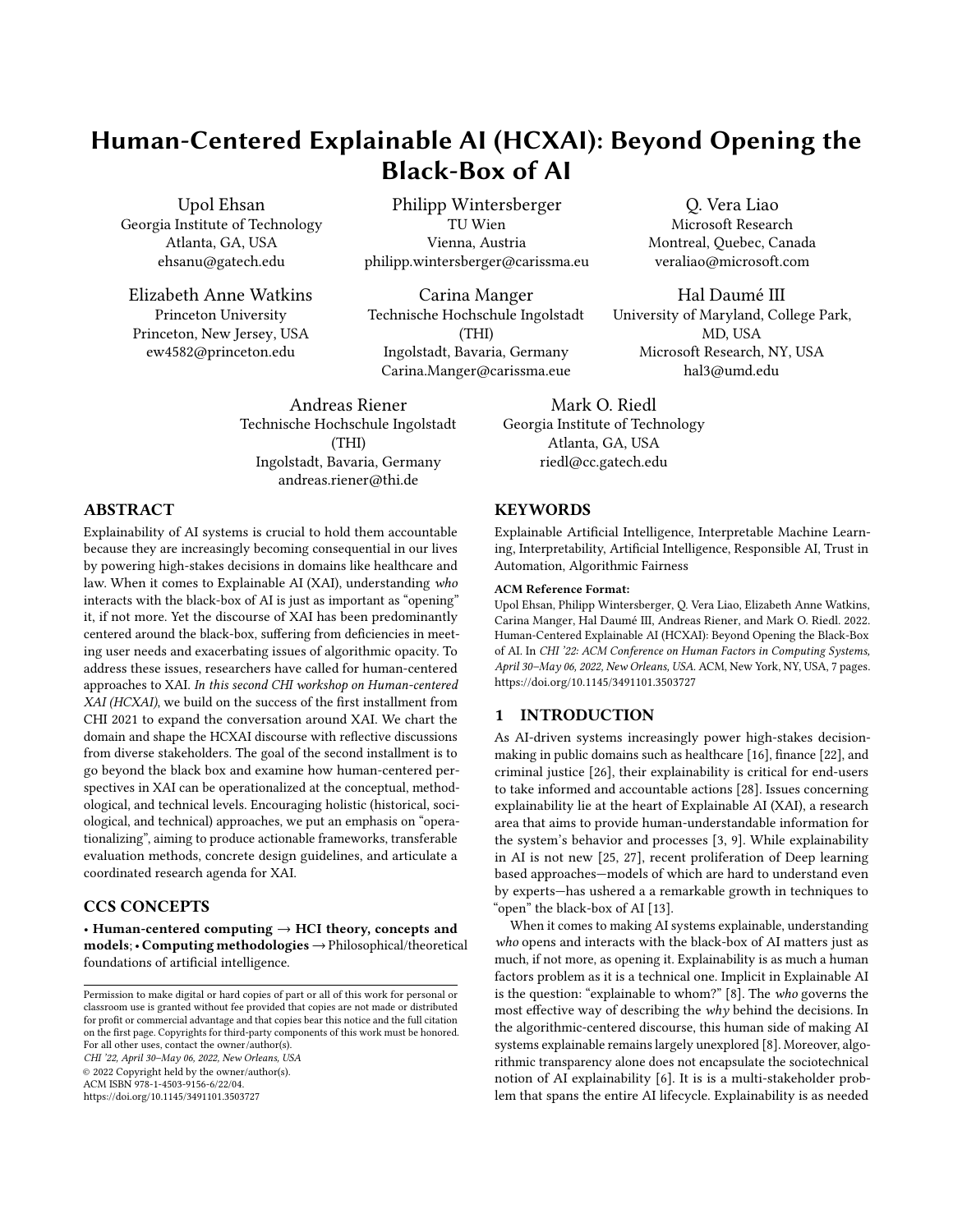just as much by creators (e.g., engineers, managers, administra- tors) of AI systems but also by end-users, if not more - and these stakeholders all bring disparate and distinct goals to the task of explanation [\[19\]](#page-6-8). According to the European Parliament, people have a right to explainability whenever an AI system signifcantly impacts their lives [\[18\]](#page-6-9). To foster fair, ethical, and accountable AI, we need to go beyond opening the black-box and towards the hu- man factors of XAI. Given XAI is as much HCI's problem as it is AI's, CHI is an appropriate venue to ensure the human side of XAI is appropriately addressed.

In this second installment of the Human-centered Explainable AI (HCXAI) workshop at CHI, we build on the groundwork of the frst workshop [\[10\]](#page-5-4) that was attended by over 100 participants from more than 14 countries. There is a critical need to continue and ex- pand the conversation around HCXAI. Our frst workshop attracted stakeholders from diverse domains such as public policy, machine learning, data visualization, psychology, law, and design. Receiving more than 50 submissions(24 accepted), we had a critically construc- tive dialogue around diferent human-centered perspectives in XAI. Notably, participants discussed (1) tensions around evaluating XAI systems, (2) unpacking what "human-centered" means in diferent contexts, and (3) actionable design guidelines for accountability in AI systems. Beyond a constructive dialogue, using our online space in Discord, we were also able to build a supportive community. Not only has that community conversation led to research collaboration amongst participants, a special ACM TiiS journal issue on HCXAI has just been accepted.

In this second workshop, we aim to offer a junction point for cross-disciplinary stakeholders to extend the conversation on the human-side of Explainable AI at the conceptual, methodological, and technical levels. The goals are to (1) extend the critically constructive dialogue around operationalizing human-centered per- spectives in XAI and (2) further expand and foster a supportive the HCXAI community of diverse stakeholders.

# 2 FROM XAI TO HUMAN-CENTERED XAI: BACKGROUND AND OPPORTUNITIES

 Systematically approaching XAI from a human-centered perspec- tive requires to establish a common ground for discourse. From the perspective of "Social Construction of Technology" (SCOT) [\[4\]](#page-5-5), rel- evant social groups (i.e., diferent stakeholders such as researchers, policy makers, etc.) draw on explainability's interpretive flexibility (i.e., the fexibility to support multiple concurrent diverging inter- pretations), which results in fuidity regarding the relevant con- structs. Consequently, terms such as explainability, interpretability, or transparency, have been used interchangeably within diferent communities [\[1,](#page-5-6) [3,](#page-5-0) [24\]](#page-6-10). Some have defned explainability as an AI systems' decisions being easy to understand by people [\[3,](#page-5-0) [13\]](#page-6-7), and the term is often viewed more broadly than transparency or inter- pretable models [\[21\]](#page-6-11). This is illustrated by a growing area within the XAI community, which addresses *post-hoc explanations* [\[9\]](#page-5-1) that communicate an opaque model's decisions in a way that's accessi- ble for end users [\[21\]](#page-6-11), rather than exactly describing how the model works. Thus, a suitable "operationalization" requires contextually situating ambiguities among the involved research communities regarding defnitions, concepts, or evaluation methods.

There is a tendency to design AI explanations as if people like the XAI developers are going to use their systems, earning an infa- mous reputation of "inmates running the asylum" [\[23\]](#page-6-12). In contrast, our workshop aims to bring user-centered perspectives to the fore- front to support the diverse needs of involved stakeholders like including data scientists, decision makers, regulatory agencies, end- users. Each of these stakeholder groups difer when it comes to the interpretation of and reaction to explanations, which depends on multiple social and individual characteristics like professional and educational backgrounds [\[7,](#page-5-7) [12\]](#page-6-13).

In HCXAI, we not only ask about for whom an explanation is created, but also why [\[8\]](#page-5-2), since explanations are requested for a wide range of purposes such as trustworthiness, causality, fairness, accessibility, interactivity, or privacy-awareness [\[3\]](#page-5-0). Understanding who and why influences how and which data is collected. Providing the example of an automated vehicle, it is clear that engineers, sales agencies, policy makers, drivers, etc. require diferent forms of explanations. Liao et al. [\[20\]](#page-6-14) have summarized such user goals and argue that XAI must aim at getting better insights into decision- making to appropriately evaluate AI's capabilities, adapt its usage, and improve its performance.

Beside the why and the who, the "where" and the "when" (i.e., the application domain or context) also play important roles. For example, recent work has introduced XAI features into model devel- opment tools [\[12\]](#page-6-13), AI-assisted decision-support tools [\[29\]](#page-6-15), model fairness evaluation [\[5\]](#page-5-8), and more. The "when" has been paid little at- tention in XAI research so far. Typically, explanations are provided together (i.e., simultaneously or shortly after) with a corresponding AI decision. General principles such as whether to provide expla- nations in-situ versus for retrospective analysis of AI decisions do not exist – in some time-critical domains interacting with imme- diately presented explanations may even be impossible. What if, for instance, a future physician cooperating with an AI diagnosis system would inspect explanations both during the stressful times of the busy workday (i.e., when AI decisions are taken), and during other times that allow more deeply refecting about the system's behavior? In a study of an ML model assessing risk of disease, physi- cians' receptivity to ML outputs changed depending on their stress levels and fatigue [\[11\]](#page-6-16). Such questions of timing will need to move into focus, since the efectiveness of explanations may depend on factors of timing as well.

 Additionally, we argue it is important to include other communi- ties so as not to reinvent the wheel. The human factors community is already engaged in questions around automation transparency and trustworthiness, and provided both potential design solutions and evaluation methods [\[15,](#page-6-17) [17\]](#page-6-18). Additionally, methodological con- tributions are necessary to evaluate XAI systems and stakeholder perceptions in all phases of the (human-centered) design process. Arriata et al. [\[3\]](#page-5-0) emphasize that defining metrics should "be approached by the community as a whole" to allow evaluating and comparing XAI approaches under diferent application contexts, models and purpose. An in-depth review by Mohseni et al. [\[24\]](#page-6-10) has identifed diferent types of evaluation methods used in the liter- ature, including both subjective (interviews, surveys, self-reports, etc.) and objective (task performance, user prediction of model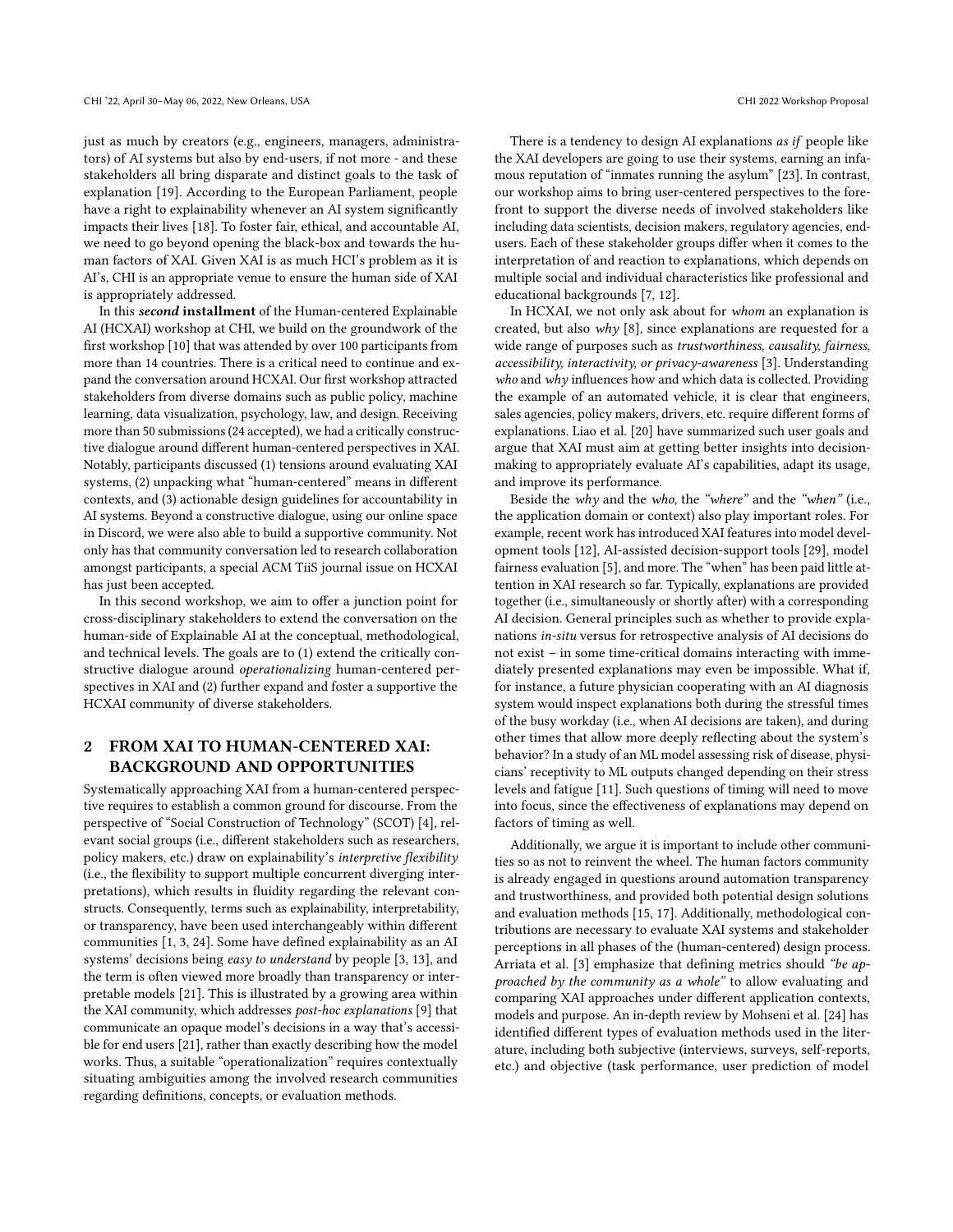Human-Centered Explainable AI (HCXAI): Beyond Opening the Black-Box of AI

 output, compliance, etc.) assessment techniques. A so-called "expla- nation satisfaction scale" has been proposed by Hofman et al. [\[14\]](#page-6-19). The scale includes 8 items for relevant factors like understanding, satisfaction, accuracy, trust, etc. However, considering all the issues describe above, we believe sophisticated evaluation methods of the future will demand to better represent the who, why, where, and when than the tools already available.

 All these developments are just the beginning of systematically understanding how real-world AI systems can be developed that are socially situated and culturally embedded. A critical perspective is essential to address intellectual blind spots and develop HCXAI in a systematic manner. The goal is not to impose a normativity but systematically articulate the different interpretive flexibilities of each relevant social groups in XAI. This allows us to actionably advance the XAI discourse from conceptual, methodological, and technical angles.

#### 3 3 GOALS OF THE WORKSHOP

 By facilitating a junction of diverse perspectives from relevant stakeholders in XAI, we want to achieve clarity in charting the future of XAI from historical, sociological, and technological perspectives. Building on the first workshop's results, the goals are to (1) extend the critically constructive dialogue around operationaliz- ing human-centered perspectives in XAI and (2) further expand and foster a supportive the HCXAI community of diverse stakehold- ers. Bridging works from researchers, designers, and practitioners from the felds of XAI, HCI, psychology, machine learning, and social sciences, we want to re-center our focus on the human. Going beyond just opening the black-box, we aim to discuss and opera- tionalize Human-centered XAI at the conceptual, methodological, and technical levels. Operationalization can include aspects such as frameworks, transferable evaluation methods, and actionable design guidelines.

 Thus, we are interested in a wide range of topics, from sociotech- nical aspects of XAI to human-centered evaluation techniques to responsible use of XAI. We are especially interested in the discourse around one or more of the questions discussed below: who (e.g., clarifying who the human is in XAI), why (e.g., how individual and social factors influence explainability goals), and where (e.g., explainability diferences across application domains).

 Beyond these, we also want to continue the conversation around issues identifed by participants in the frst HCXAI workshop [\[10\]](#page-5-4) around topics like weaponizing AI explanations (e.g., inducing over-trust in AI) harmful efects, designing for accountability, and avoiding "ethics washing" in XAI. With an effort towards equitable conversations, we welcome participation from the Global South and from stakeholders whose voices are under-represented in the dominant XAI discourse. The following list of guiding questions is not an exhaustive one; rather, it is provided as sources of inspiration:

- • How might we chart the landscape of diferent 'whos' (rele- vant stakeholders) in XAI and their respective explainability needs?
- • What user goals should XAI aim to support, for whom, and why?
- • How can we address value tensions amongst stakeholders in XAI?
- • How do user characteristics (e.g., educational background, profession) impact needs around explainability?
- • Where, or in what categories of AI applications, should we prioritize our XAI eforts on?
- • How might we develop transferable evaluation methods for XAI? What key constructs need to be considered?
- • Given the contextual nature of explanations, what are the potential pitfalls of evaluation metrics standardization? How might we take into account the who, why, and where in the evaluation methods?
- • How might we stop AI explanations from being weaponized (e.g., inducing dark patterns)?
- • Not all harms are intentional. How might we address uninten- tional negative efects of AI explanations (e.g., inadvertently triggering cognitive biases that lead to over-trust)?
- • What steps should we take to hold organizations/creators of XAI systems accountable and prevent "ethics washing" (the practice of ethical window dressing where 'lip service' is provided around AI ethics)?
- • From an AI governance perspective, how can we address per- verse incentives in organizations that might lead to harmful efects (e.g., privileging growth and AI adoption above all else)?
- • How do we address power dynamics in the XAI ecosystem to promote equity and diversity?
- • What are issues in the Global South that impact Human-centered XAI? Why? How might we address them?

### 4 WORKSHOP LOGISTICS

Pre-Workshop plans: Our pre-workshop plans serve three goals: advertising (to raise awareness and receive strong submissions), building community, and recruiting expert reviewers. We will build on efective strategies that have a proven track-record for past workshops we have organized. First, for advertising, we will use an integrated advertisement strategy that has two components– so- cial media and mailing lists. The organizing committee has shared membership across many relevant disciplines like HCI, AI, NLP, Ubiquitous Computing, Sociology, Anthropology, Psychology, and Public Policy. We will primarily use Twitter (altogether the com- mittee has more than 60,000 Twitter followers) and LinkedIn to advertise the workshop and engage with prospective participants. Beyond social media, we will distribute the Call for Papers through mailing lists (e.g., CHI, IUI, NeurIPs, AAAI, etc.). **Second,** in terms of community building, we will lean on two avenues– our existing online community on Discord as well as social media. We are fortu- nate to have a thriving and diverse online community on Discord, which started and continued from the frst HCXAI workshop. We will encourage community-driven activities from ex-participants to engage with prospective participants. In addition to Discord, we plan to utilize the engagement through the advertisements on social media to expand our community. Third, we plan to recruit a Program Committee (PC) with expert reviewers similar to what we did for the frst workshop. Based on past data, we expect more than 50 submissions, which entail having a core group of reviewers beyond that in the organizing committee will be instrumentalIn all of our efforts, we will prioritize diversity of perspectives and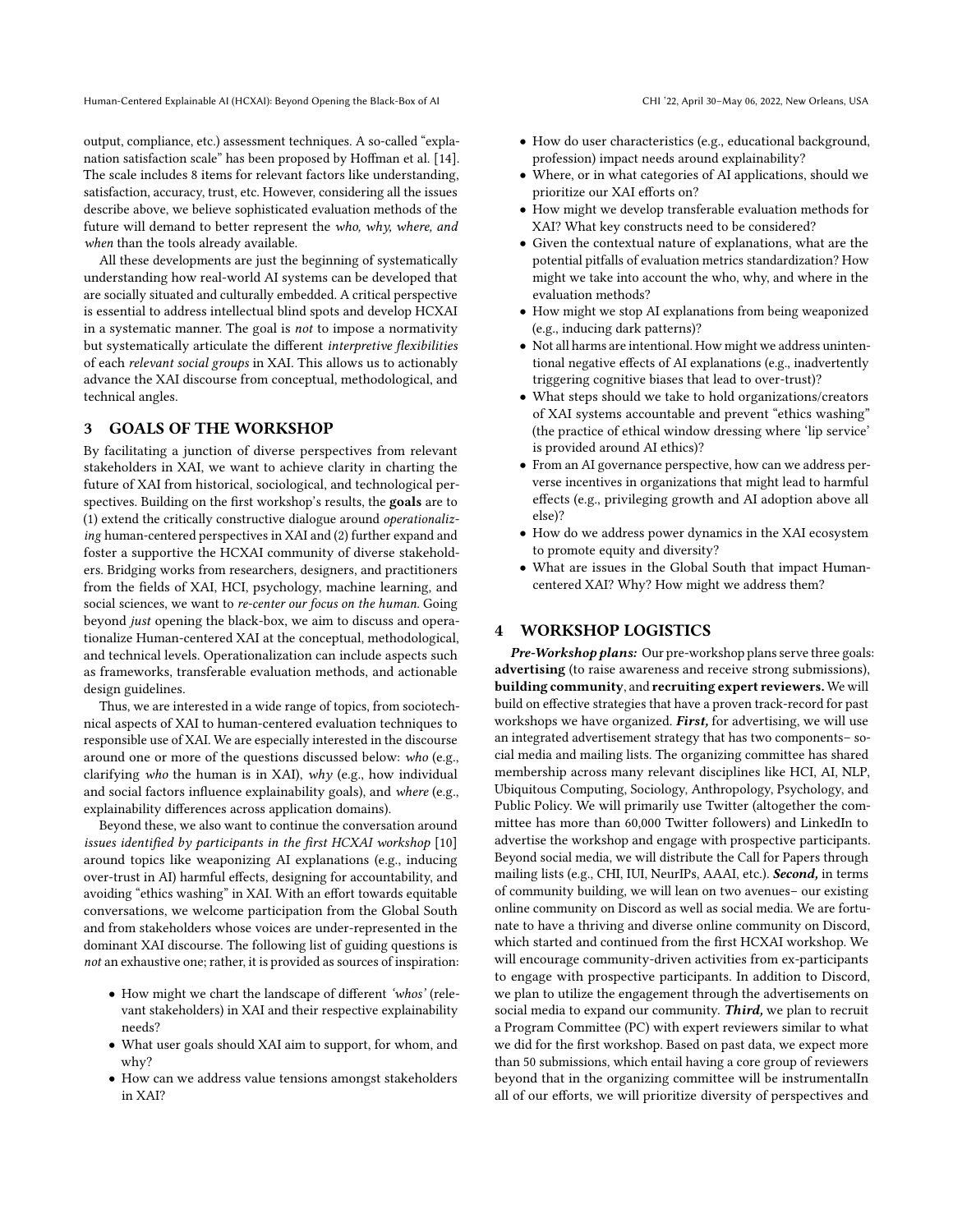CHI '22, April 30–May 06, 2022, New Orleans, USA CHI 2022 Workshop Proposal

representation in an effort to make the workshop as accessible and equitable as possible.

Workshop Mode: fully virtual. To promote equitable partic- ipation, we will host a fully virtual workshop. We have reached this decision based on consultation with diferent CHI stakeholders around Covid-related complexities like health & safety, global vac- cine inequities, US-border closures, and visa restrictions. Moreover, we are persuaded by the advocacy of AccessSIGCHI [\[2\]](#page-5-9) that pro- motes fully virtual events to lessen inequities arising from a hybrid format. With a virtual workshop, we can also broaden participation since travel costs and visas become less relevant. In 2021, the virtual format allowed us to *broaden participation* globally resulting in strong attendance from participants in the Global South. Moreover, the virtual mode allows us to continue the best practices derived from the 2021 edition. As we did it in the past, we will work with every participant to ensure inequities around internet and tech- nological access is mitigated as much as possible, from allowing prerecorded presentations to archiving sessions for asynchronous engagement. This year, we expect around 100-125 participants. Given last year's performance (with >100 participants), we are con- fdent of facilitating in-depth discussions at this scale. We have also made operational adjustments from lessons learned last year, which can only improve the participant experience.

Website, Discord Server, and Asynchronous Engagement: Our website<sup>1</sup> provides a rich source of information and engagement for the workshop, from keynotes to expert panel discussions, from pa- per presentations to downloadable proceedings. Given the archival nature of the website, it has served as a *key portal for increased com*- munity engagement beyond the workshop including new members who are likely to be future workshop participants. At the time of proposal submission, this website hosts content from 2021, which will be updated for 2022 (if accepted) while maintain access to past materials. Beyond the website, we have setup a Discord Server that serves as an online space for discussions before, during, and after the workshop. Given the virtual nature of the proposed workshop, Discord will host our participants virtually. As we outline below (in Workshop Plans), we will use a combination of Zoom and Discord for the workshop. To foster effective management, we have devoted signifcant resources to confgure the Discord server in a way that allows access-based control with diferent roles like workshop participants, organizers, keynote speakers and panelists, etc. We also have a (virtual) registration desk to ensure registered participants get access to workshop related activities. This reg- istration desk combined with the access-based controls solve a key problem for virtual workshops around assigning proper permissions. Taken together, the website and the Discord server, affords effective asynchronous engagement. In the past, partic- ipants have used Discord to engage asynchronously on discussions or catch up on missed presentations using the website. Beyond asynchronous avenues, we will use Zoom for live presentations. In the past, participants appreciated its transcription features for increased accessibility.

# 5 WORKSHOP STRUCTURE

The workshop will take place through two 4-hour online ses- sions (including breaks) on two subsequent days (Table [1](#page-4-0) out- lines the key activities). Tentatively, the sessions will run from 1300-1700 ET, which was previously preferred by participants to accommodate diferent time zones. Once we fnalize proceedings, we will collectively decide a fnal time with our participants. Ap- proximately two weeks before the start of the workshop, we will share reading materials (e.g., past proceedings and recent impactful HCXAI papers). We will also ramp up social media engagement reusing our #HCXAI hashtag. Through a dedicated Discord chan- nel, participants will have a chance to introduce themselves and begin engaging with each other. Since online events struggle from instantaneous rapport building, prolonging the introductory phases has shown to be efective in promoting conversations. If previous submission volume holds, we will have two tracks- full presenta- tions (about 33%) and rapid-fre poster presentations (about 67%). Presentations happen in Zoom while the discussion happens on dedicated channels in Discord. This combination not only promoted a smooth experience (without cluttering the chat on Zoom calls) but also allowed for asynchronous engagement. Moreover, speak- ers appreciated being able to continue the conversation threads in Discord even after their talks are over.

On Day 1, we will begin with a brief introductory session that aligns participants with the workshop goals, outlines key activities, and introduces the organizers. Next, we will have a keynote from an invited speaker who is a thought leader at the intersection of AI and HCI. Last year, Tim Miller was our keynote speaker. The rest of day will include sessions forfull presentations and poster presentations. We will have breaks between sessions to reduce video call fatigue. To wrap up Day 1, we will have a virtual 'Happy Hour' where participants can choose to stay, network, and engage in fun activities (like at-home scavenger hunts). We plan to host these activities through Discord and integrated platforms like WonderMe. Before the workshop, we will evaluate any new platforms to ensure accessibility is maintained.

Day 2 mainly involves panel discussions and group activities. It kicks off with an expert panel discussion with invited speakers from diverse disciplines that contribute to XAI. Next, there could be a short presentation session to accommodate the remaining presentations. Then, group discussion takes place. Discussion topics will be crowd-sourced and curated by the organizing committee. In the past, we have gathered them through surveys prior to the workshop. These topics can be shared before the workshop to allow for group formation before we go live. This way, we can minimize coordination challenges, which has helped us keep the workshop on time. Breakout rooms on Discord and/or Zoom will be provided (max 6 people per room). In terms of the activities, it will be a com- bination of community-driven and organizer-curated list. We can do "papers from the future", a popular activity where participants engage in design fction and envision future issues or opportunities with XAI. After deliberation, they generate a paper topic and abstract. This activity has already lead to many "offline" collaborations and real papers from the participants. Another option includes gen- erating actionable experimental designs or frameworks (using Miro boards or shared Google slides). We hope this activity will also

<span id="page-3-0"></span>[<sup>1</sup>](https://1https://hcxai.jimdosite.com)<https://hcxai.jimdosite.com/>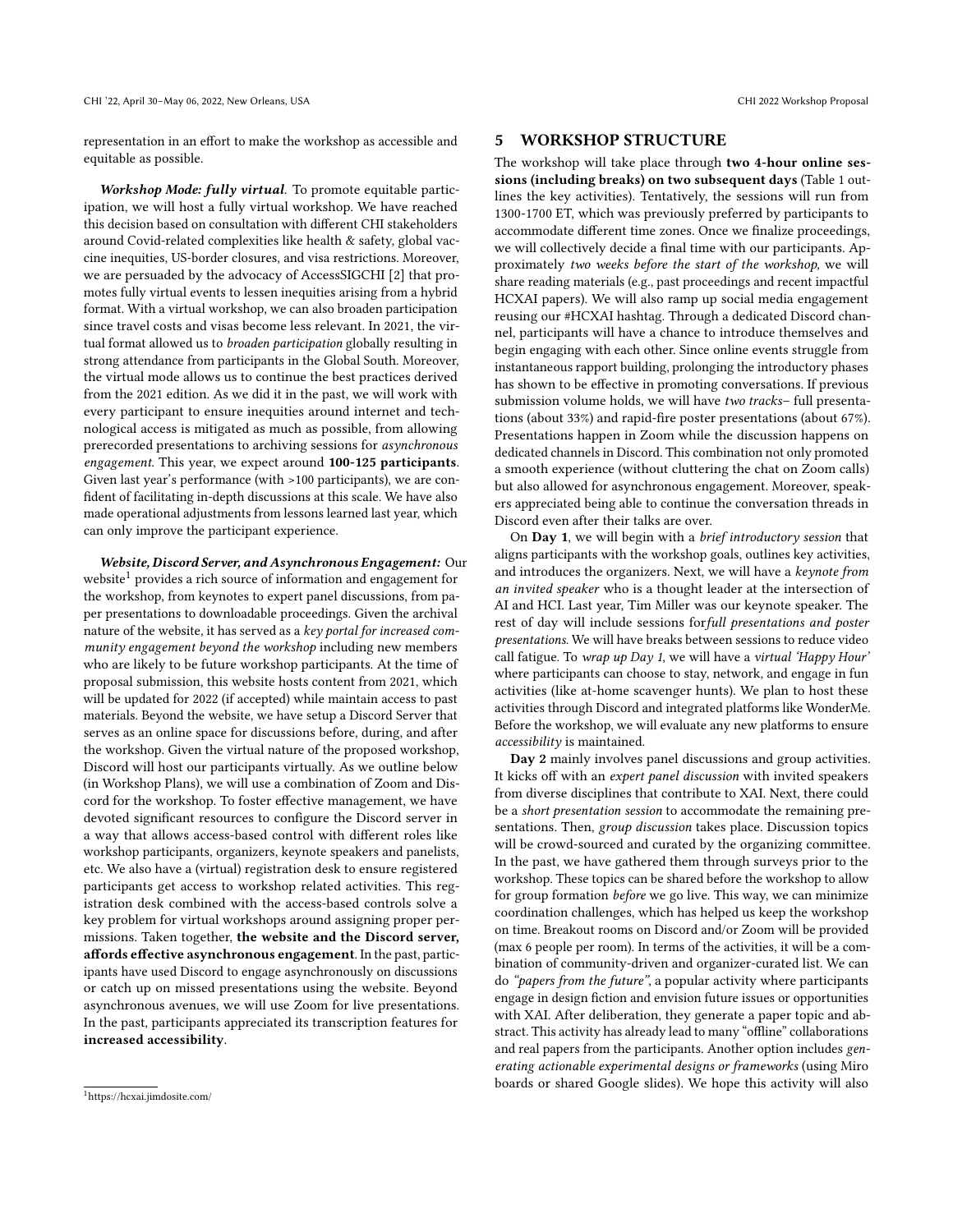| <b>Start</b>                  | End   | Duration          | <b>Session</b>                                                                   |
|-------------------------------|-------|-------------------|----------------------------------------------------------------------------------|
| Before the Workshop           |       |                   |                                                                                  |
|                               |       | 2 weeks           | Participants introduce themselves in the Discord channel                         |
|                               |       |                   | and have access to provided workshop-related materials                           |
| Workshop $Day 1: 1300-1700ET$ |       |                   |                                                                                  |
| 13:00                         | 13:30 | 30min             | Introduction of workshop organizers, (remaining) participants, topics, and goals |
| 13:30                         | 14:30 | 60 <sub>min</sub> | Keynote by invited speaker, including discussions                                |
| 10 min break                  |       |                   |                                                                                  |
| 14:40                         | 15:30 | 50 <sub>min</sub> | Video presentations of position papers                                           |
| 15:30                         | 17:00 | 90 min            | Position paper poster session and networking                                     |
| Workshop Day 2: $1300-1700ET$ |       |                   |                                                                                  |
| 13:00                         | 14:30 | 90 <sub>min</sub> | Panel presentations and panel discussion                                         |
| 10 min break                  |       |                   |                                                                                  |
| 14:40                         | 16:10 | 90 <sub>min</sub> | Breakout group work                                                              |
| 10 min break                  |       |                   |                                                                                  |
| 16:20                         | 16:45 | 25min             | Break-out group findings presentations                                           |
| 16:45                         | 17:00 | 15 <sub>min</sub> | Closing ceremony & Wrap-Up                                                       |
| After the workshop            |       |                   |                                                                                  |
|                               |       |                   | Results summary posted on workshop website & initiating follow-up activities     |

<span id="page-4-0"></span> Table 1: Tentative workshop structure, suggesting two 4-hour sessions (including breaks) on two subsequent days, as well as asynchronous activities before and after the workshop.

foster collaboration beyond the workshop. After the group activity, the participants regroup to share their discussions with quick "3 minute lightning talks". In the closing ceremony, we wrap up the workshop with a short presentation summarizing the work from the two days and acknowledge *impactful* position papers submitted. We also highlight areas of future work and propose ways to keep engaged with the HCXAI community through Discord and beyond.

Post Workshop Plans. We have a five-part plan. First, to con- tinue community building, we plan to continue the conversation on Discord as we have done in the past. Second, our 2021 CHI workshop has already led to an accepted Special Issue (SI) in ACM Transactions on Intelligent Systems. The timeline of the SI allows us to invite strong submissions from the workshop to expand and sub- mit to the journal. Third, we plan to use the website as an archival repository of workshop contents, which will hopefully continue to foster conversations and recruit new community members. Fourth, we will invite participants to write-up synthesis papers that could be published at ACM Interactions or Communications of the ACM and focused on open research areas and grand challenges in HCXAI. Last, if there is a critical mass of interested participants, we will ex- plore transforming the workshop to a new conference in the future (similar to how FAT\* workshops lead to ACM FAccT conference).

### 6 ORGANIZERS

 The Organizing Committee is uniquely positioned to execute the vi- sions of the workshop. We are a global team spanning industry and academia and bridging relevant XAI threads like AI, HCI, Sociology, Public Policy, and Psychology. Beyond hosting a previous version of this workshop, we have extensive organizational experience in HCI and AI venues.

 Upol Ehsan is a doctoral candidate in the School of Interactive Computing at Georgia Tech. Existing at the intersection of AI and  HCI, his work focuses on explainability of AI systems, especially for non-AI experts, and emerging AI Ethics issues in the Global South. He is also an afliate at the Data & Society Research Institute. His work received multiple awards at ACM CHI and HCII. His work has pioneered the notion of Rationale Generation in XAI and also charted the vision for Human-centred XAI. Along with serving in multiple program committees in HCI and AI conferences (e.g., DIS, IUI, NeurIPS), he was the lead organiser for the *first* CHI workshop on Human-centred XAI..

Philipp Wintersberger is a researcher at the research center CARISSMA/THI. He obtained his doctorate in Engineering Sci- ence from Johannes Kepler University Linz specializing Human-Computer Interaction and Human-Machine Cooperation. He worked 10 years as a software engineer/architect before joining the Human- Computer Interaction Group at CARISSMA/THI to research in the area of Human Factors and Driving Ergonomics. His publications focus on trust in automation, attentive user interfaces, transparency of driving algorithms, as well as UX/acceptance of automated vehi-cles and have received several awards in the past years.

 Q. Vera Liao is a Principal Researcher at Microsoft Research Mon- treal. Her current interest is in human-AI interaction and explain- able AI, with a focus on bridging state-of-the-art AI technologies and user-centered design practices. She serves as the Co-Editor- in-Chief for Springer HCI Series, on the Editorial Board of Inter- national Journal of Human-Computer Studies (IJHCS) and ACM Transactions on Interactive Intelligent Systems (TiiS), and has been on the Organizing Committee for IUI 2019 and CSCW 2021. She actively organizes events that connect the HCI and AI communities, including several workshops and a panel at CHI, IUI and CSCW. Elizabeth Anne Watkins is a Postdoctoral Fellow at Princeton University, with dual appointments at the Center for Information

Technology Policy and the Human-Computer Interaction group,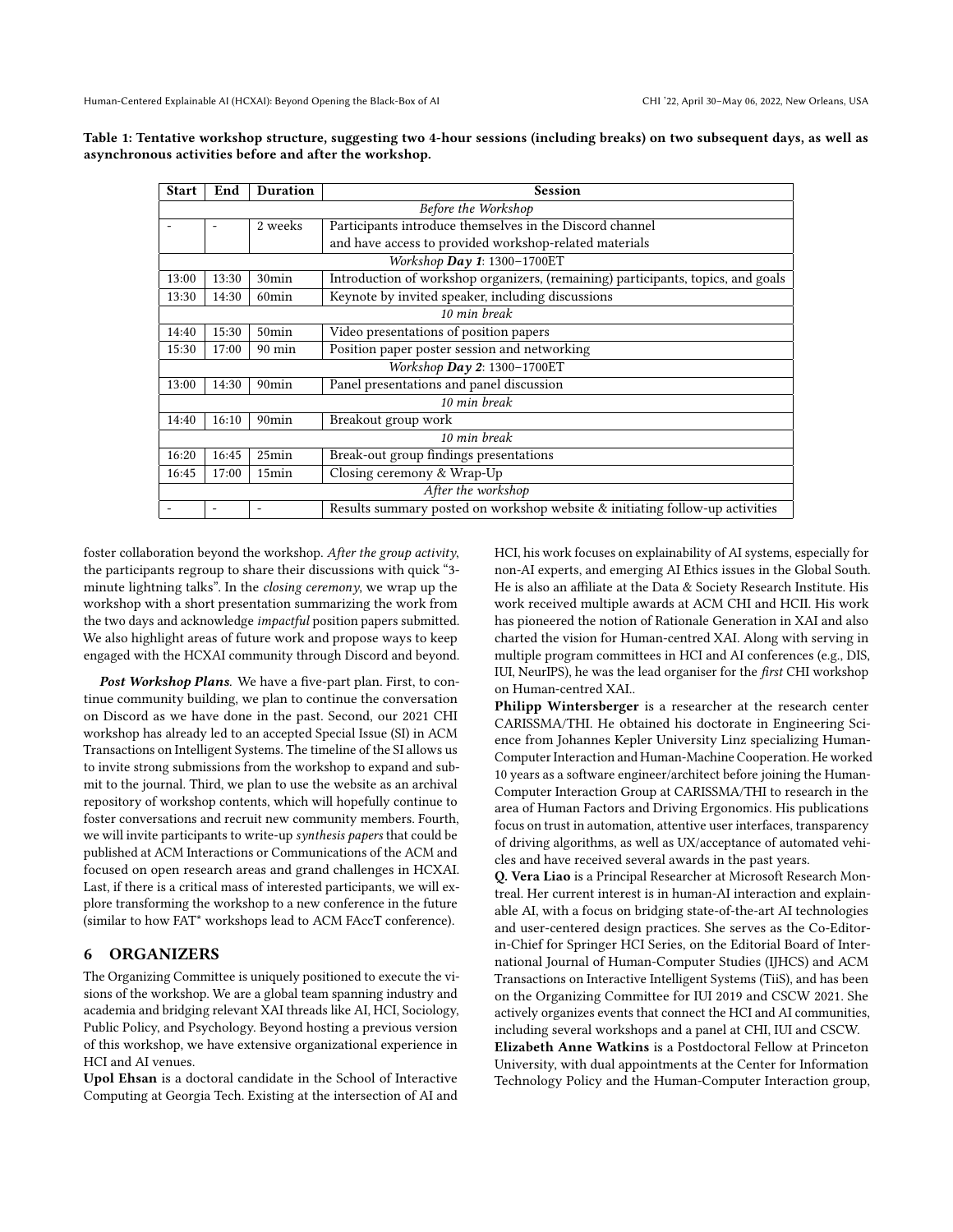and is also an afliate with the AI on the Ground group at the Data and Society Research Institute. Trained as an organizational sociolo- gist, her focus is on the oft-invisible articulation labor performed by humans to sustain systems of algorithmic decision-making. She has a special interest in the sociotechnical nexus of work, privacy, risk, and security. She's published or presented her research at CSCW, FAccT, and AIES, organized two workshops at CHI, and recently won Best Paper at the workshop on Transparency and Explanation in Smart Systems (TExSS) at IUI.

 Carina Manger is a researcher at the research center CARISSMA/THI. Before she joined the Human-Computer Interaction Group, she ob- tained degrees in Psychology and Human Factors Engineering and worked on intelligent user interfaces in the automotive industry. Her current research concerns experimental user studies in sim- ulated environments, with a strong focus on AI Explanations in automated driving. Her research approach aims to identify the un- derlying mental model of the user and is driven by theories from cognitive science and psychology.

Hal Daumé III is is a Perotto Professor in Computer Science and Language Science at the University of Maryland, College Park; he has a joint appointment as a Senior Principal Researcher at Mi- crosoft Research, New York City. His primary research interest is in developing new learning algorithms for prototypical problems that arise in the context of natural language processing and artifcial intelligence, with a focus on interactive learning and understanding and minimizing social harms that can be caused or exacerbated by computational systems. He has been program co-chair for ICML 2020 and for NAACL 2013. He was an inaugural diversity and in-clusion co-chair at NeurIPS 2018.

Andreas Riener is professor for Human-Machine Interaction and Virtual Reality at Technische Hochschule Ingolstadt (THI) with co-appointment at the CARISSMA Institute of Automated Driv- ing. He is program manger for User Experience Design and leads the UX/usability research and driving simulator labs. In 2017, he founded the interdisciplinary Human-Computer Interaction Group. His research interests include HF/ergonomics, adaptive UIs, driver state assessment, and trust/acceptance/ethics in automated driving. Andreas is steering committee co-chair of ACM AutomotiveUI and chair of the German ACM SIGCHI chapter.

Mark Riedl is a Professor in Georgia Tech's College of Computing and Associate Director of the Machine Learning Center at Geor- gia Tech. His research focuses on making agents better at under- standing humans and communicating with humans. His research includes commonsense reasoning, story telling and understanding, explainable AI, and safe AI systems. He is a recipient of an NSF CAREER Award and a DARPA Young Faculty Award.

#### 7 **CALL FOR PARTICIPATION**

 AI-powered decisions increasingly pervade consequential domains of our lives in high-stakes domains (healthcare, fnance, legal). Ex- plainability has been sought as primary means, even fundamental rights, for people to understand, contest to foster equitable and just Human-AI collaboration. Although explainable AI (XAI) has been a fast-growing feld, there is no agreed-up defnition of, let

 alone methods to evaluate and guidelines to create XAI technolo- gies. Discussions to chart the domain and shape these important topics call for human-centered and sociotechnical perspectives. In this workshop, we offer a junction point of cross-disciplinary stakeholders of the XAI landscape– from designers to engineers, from researchers to end-users. The goal is to examine how human- centered perspectives in XAI can be operationalized at the concep- tual, methodological and technical levels. Consequently, we call for papers up to 6 pages excluding references that address topics involving the who (e.g., relevant diverse stakeholders), why (e.g., social/individual factors infuencing explainability goals), or where (e.g., diverse application areas or evaluation). Papers should follow the CHI Extended Abstract format and be submitted through the workshop's submission site  $^2$ . All accepted papers will be presented, provided at least one author attends the workshop and registers at least one day of the conference. Further, contributing authors are invited to provide their views in form of short panel discussions with the workshop audience. With an effort towards an equitable discourse, we particular welcome participation from the Global South and from stakeholders whose voices are under-represented in the dominant XAI discourse.

### ACKNOWLEDGMENTS

 This work is partially supported by the National Science Foundation under Grant No. 1928586 and by the FH-Impuls program of the German Federal Ministry of Education and Research (BMBF) under Grant Number 13FH7I06IA (MIRASOFT).

### REFERENCES

- <span id="page-5-6"></span> [1] Ashraf Abdul, Jo Vermeulen, Danding Wang, Brian Y Lim, and Mohan Kankan- halli. 2018. Trends and trajectories for explainable, accountable and intelligible systems: An hci research agenda. In Proceedings of the 2018 CHI conference on human factors in computing systems. 1–18.
- <span id="page-5-9"></span>[2] AccessSIGCHI. 2021. or hybrid. [2] AccessSIGCHI. 2021. AccessSIGCHI statement on Chi 2022: Virtual or hybrid. [https://docs.google.com/document/d/1mMmCXf1HT\\_](https://docs.google.com/document/d/1mMmCXf1HT_7SNlcNpSS7U466WfVzuvRueh8HSSOOUWk/edit) [7SNlcNpSS7U466WfVzuvRueh8HSSOOUWk/edit](https://docs.google.com/document/d/1mMmCXf1HT_7SNlcNpSS7U466WfVzuvRueh8HSSOOUWk/edit)
- <span id="page-5-0"></span> [3] Alejandro Barredo Arrieta, Natalia Díaz-Rodríguez, Javier Del Ser, Adrien Ben- netot, Siham Tabik, Alberto Barbado, Salvador García, Sergio Gil-López, Daniel Molina, Richard Benjamins, et al. 2020. Explainable Artifcial Intelligence (XAI): Concepts, taxonomies, opportunities and challenges toward responsible AI. In-formation Fusion 58 (2020), 82–115.
- <span id="page-5-5"></span> [4] Wiebe E Bijker, Thomas P Hughes, Trevor Pinch, et al. 1987. The social construc-tion of technological systems.
- <span id="page-5-8"></span> [5] Jonathan Dodge, Q Vera Liao, Yunfeng Zhang, Rachel KE Bellamy, and Casey Dugan. 2019. Explaining models: an empirical study of how explanations impact fairness judgment. In Proceedings of the 24th International Conference on Intelligent User Interfaces. 275–285.
- <span id="page-5-3"></span> [6] Upol Ehsan, Q Vera Liao, Michael Muller, Mark O Riedl, and Justin D Weisz. 2021. Expanding explainability: Towards social transparency in ai systems. In Proceedings of the 2021 CHI Conference on Human Factors in Computing Systems.  $1 - 19$
- <span id="page-5-7"></span> [7] Upol Ehsan, Samir Passi, Q Vera Liao, Larry Chan, I Lee, Michael Muller, Mark O Riedl, et al. 2021. The who in explainable ai: How ai background shapes perceptions of ai explanations. arXiv preprint arXiv:2107.13509 (2021).
- <span id="page-5-2"></span> [8] Upol Ehsan and Mark O Riedl. 2020. Human-centered Explainable AI: Towards a Reflective Sociotechnical Approach. arXiv preprint arXiv:2002.01092 (2020).
- <span id="page-5-1"></span> [9] Upol Ehsan, Pradyumna Tambwekar, Larry Chan, Brent Harrison, and Mark O Riedl. 2019. Automated rationale generation: a technique for explainable AI and its effects on human perceptions. In Proceedings of the 24th International Conference on Intelligent User Interfaces. 263–274.
- <span id="page-5-4"></span> [10] Upol Ehsan, Philipp Wintersberger, Q Vera Liao, Martina Mara, Marc Streit, Sandra Wachter, Andreas Riener, and Mark O Riedl. 2021. Operationalizing Human-Centered Perspectives in Explainable AI. In Extended Abstracts of the 2021 CHI Conference on Human Factors in Computing Systems. 1–6.

<span id="page-5-10"></span>[<sup>2</sup>https://hcxai.jimdosite.com/](https://hcxai.jimdosite.com/)